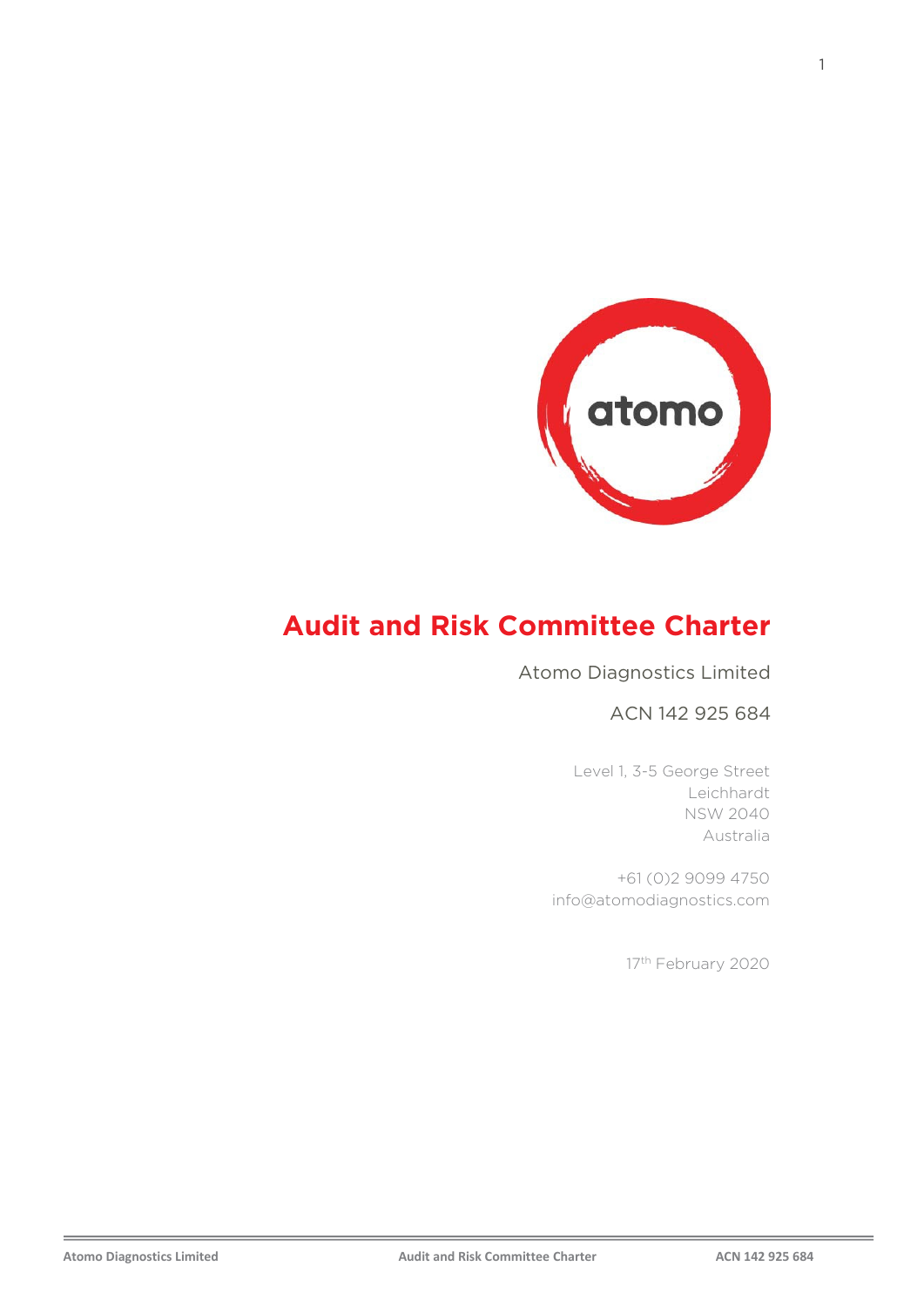| 1. | Introduction                                                | p. 3  |
|----|-------------------------------------------------------------|-------|
| 2. | Definitions                                                 | p. 3  |
|    | 3. Scope                                                    | p. 4  |
|    | 4. Role and Objectives                                      | p. 4  |
|    | 5. Accountability of Board                                  | p. 6  |
|    | 6. Membership                                               | p. 7  |
|    | 7. Appointment of External Audit Firm                       | p. 8  |
| 8. | Internal Audit Function                                     | p. 9  |
|    | 9. Responsibilities                                         | p. 10 |
|    | 10. Powers                                                  | p. 12 |
|    | 11. Meetings and Procedures                                 | p. 13 |
|    | 12. Economic, Environmental and Social Sustainability Risks | p. 13 |
|    | 13. Reporting                                               | p. 14 |
|    | 14. Compliance with Discoslure Obligations                  | p. 14 |
|    | 15. Committee's Performance Evaluation                      | p. 14 |
|    | 16. Variation                                               | p. 14 |
|    | 17. Disclosure of Charter                                   | p. 14 |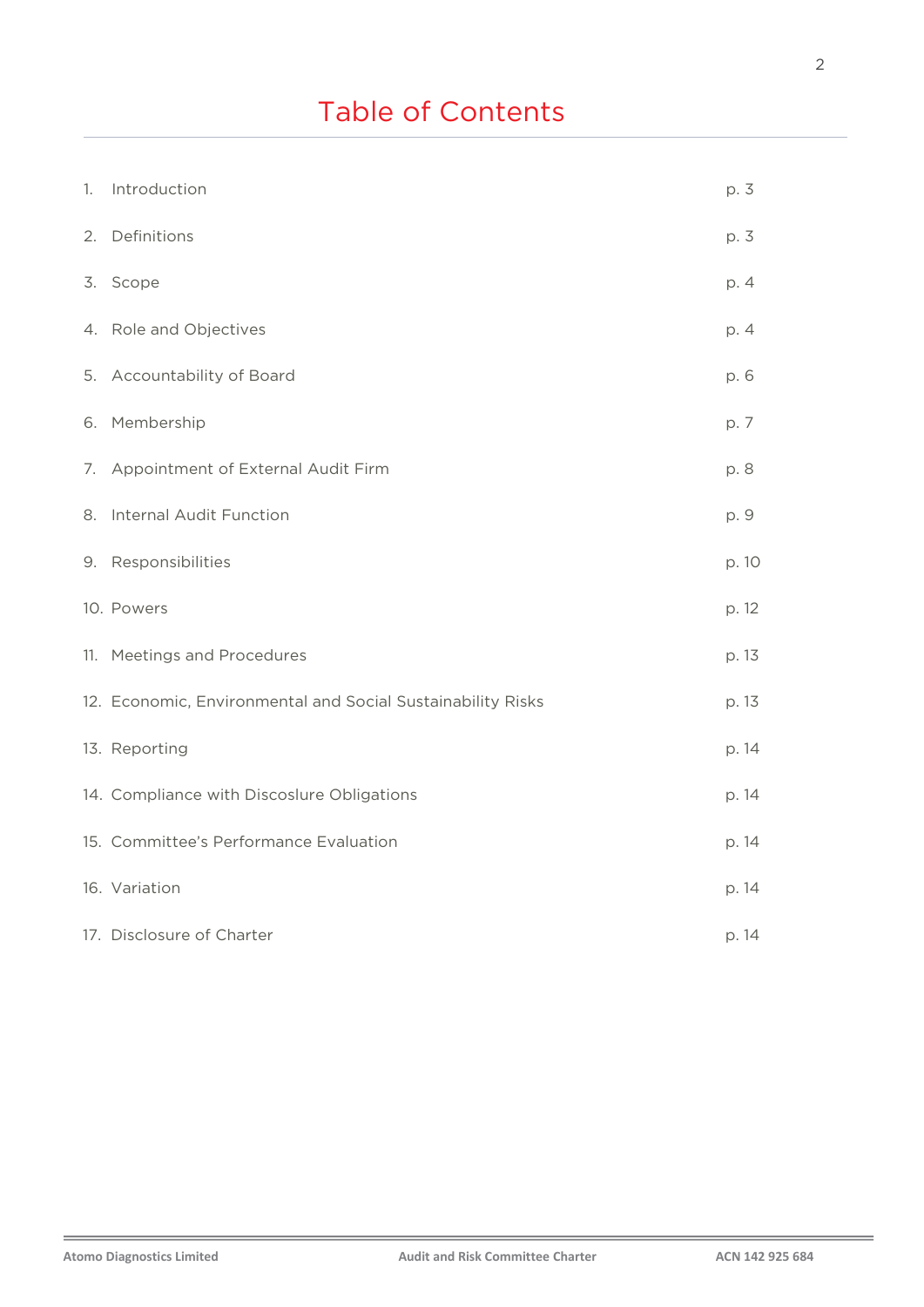# Audit and Risk Committee Charter

Date adopted by the board: 17<sup>th</sup> February 2020

#### 1. Introduction

The primary objective of risk management is to ensure that the Company appropriately manages its business and operating risks (both financial and non-financial). This promotes stakeholder confidence in dealing with or investing in the Company.

The Board:

- (a) recognises that effective management of risk is an integral part of good management and vital to the continued growth and success of the Company;
- (b) recognises that the Company should implement formal and rigorous processes to independently verify and safeguard the integrity of its corporate reporting;
- (c) is responsible for the oversight of the risk management and control framework of the Company including the development of risk profiles as a part of the overall business and strategic planning process; and
- (d) has implemented a policy framework to ensure that the risks for the Company (both financial and non-financial) and its Related Bodies Corporate are identified, analysed, evaluated, monitored and communicated within the organisation on an on-going basis, and that adequate controls are in place and functioning effectively.

#### 2. Definitions

General terms and abbreviations used in this Charter have the meanings set out below:

ASX: Means ASX Limited CAN 008 624 691 (ASX Limited) or the securities market operated by ASX Limited, as the case may be.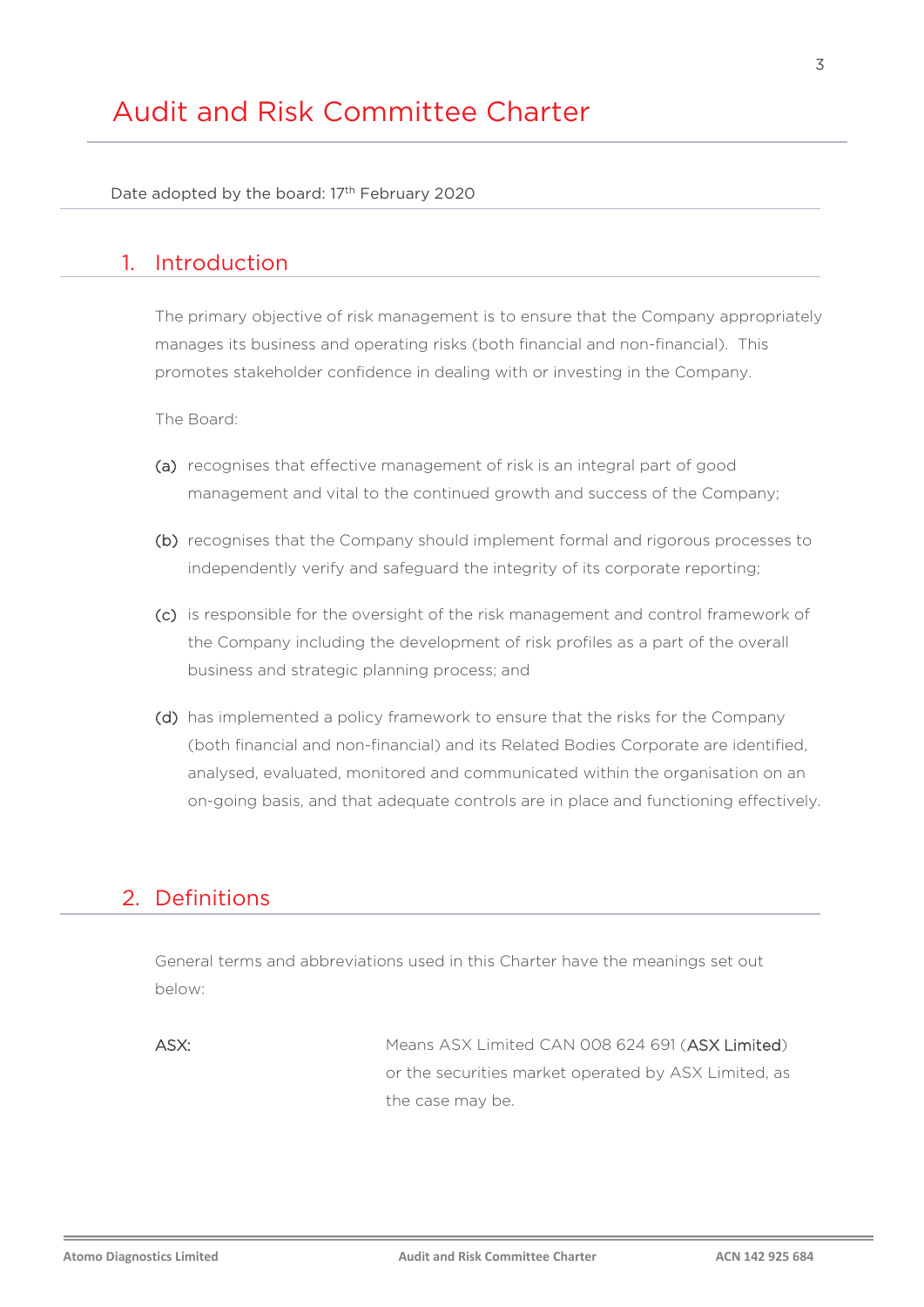| <b>ASX Listing Rules:</b>        | Means the listing rules of the ASX, as amended from<br>time to time.                   |
|----------------------------------|----------------------------------------------------------------------------------------|
| Board:                           | Means the Board of Directors of the Company.                                           |
| CFO:                             | Means the Chief Financial Officer of the Company.                                      |
| Chair:                           | Means the Chair of the Board.                                                          |
| Charter:                         | Means this Audit and Risk Committee Charter.                                           |
| Committee:                       | Means the Audit and Risk Committee.                                                    |
| <b>Committee Chair:</b>          | Means the Chair of the Audit and Risk Committee.                                       |
| Company:                         | Means Atomo Diagnostics Limited CAN 142 925 684                                        |
| <b>Corporations Act:</b>         | Means the Corporations Act 2001 (Cth.)                                                 |
| Director:                        | Means a director of the Company.                                                       |
| <b>Managing Director:</b>        | Means the Managing Director, or equivalent Chief<br>Executive Officer, of the Company. |
| <b>Related Bodies Corporate:</b> | Has the meaning given in section 9 of the Corporations<br>Act.                         |
| Secretary:                       | Means the Company Secretary of the Company.                                            |

### 3. Scope

This Charter is applicable to the Company and its Related Bodies Corporate, and all levels within the organisation.

## 4. Role and Objectives

The primary role of the Committee is to monitor and review the effectiveness of the control environment of the Company in the areas of operational and balance sheet risk, legal and regulatory compliance and financial reporting.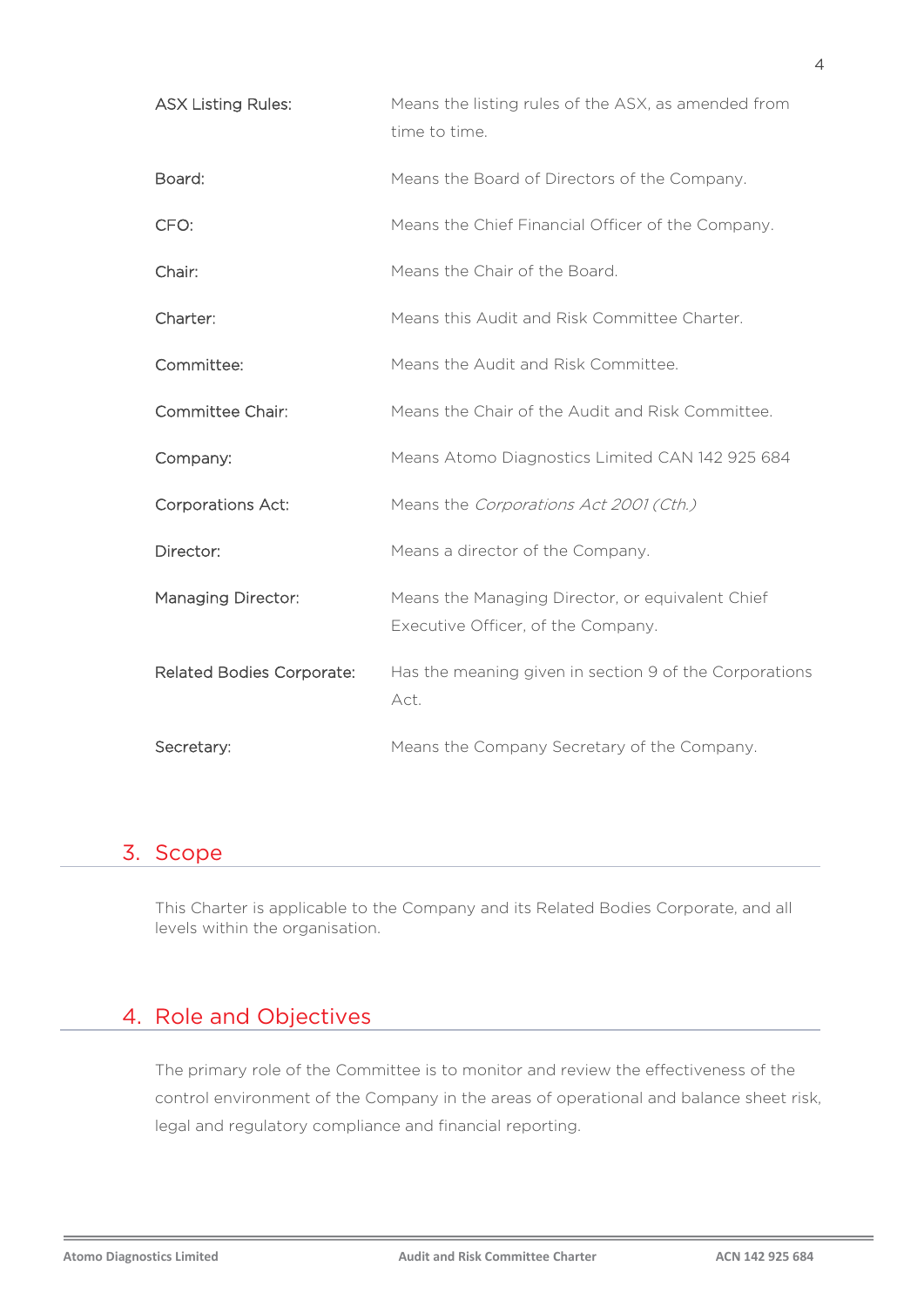The overriding objective of the audit function of the Committee is to provide an independent and objective review of financial and other information prepared by the Company, in particular information that is to be provided to members and/or filed with regulators. The Committee's responsibilities with respect to its auditing function include:

- (a) overseeing the Company's discharge of its responsibilities with respect to:
	- (i) the adequacy of the Company's corporate reporting processes and internal control framework;
	- (ii) the extent to which the Company's financial statements, financial reports and annual reports reflect the understanding of the Committee members of the Company's financial state of affairs, and provide a true and fair view of the Company's financial position and financial performance;
	- (iii) the appropriateness of the accounting judgments exercised by management in preparing the Company's financial statements;
- (b) overseeing the Company's relationship with the external audit firm, including their appointment or removal and the fees payable to the audit firm for audit and nonaudit work;
- (c) determining the independence of the external audit firm; and
- (d) in respect of the external audit firm, determining the policy for partner rotation.

The Committee will meet and receive regular reports from its external audit firm concerning matters that arise in connection with the Company's audit. The Committee is also responsible for overseeing the engagement of the external audit firm, including:

- (a) review of the external audit firm's performance;
- (b) the nomination of any new or replacement external audit firm; and
- (c) the scope of the external audit firm's work plan.

The Committee should also consider any proposal for the external audit firm to provide non-audit services and whether the provision of such services will compromise the independence of the external audit firm.

The Committee is also responsible for the review of the Company's risk management program. It must ensure that areas of key risk (both financial and non-financial) have been identified, and that the appropriate internal controls have been implemented and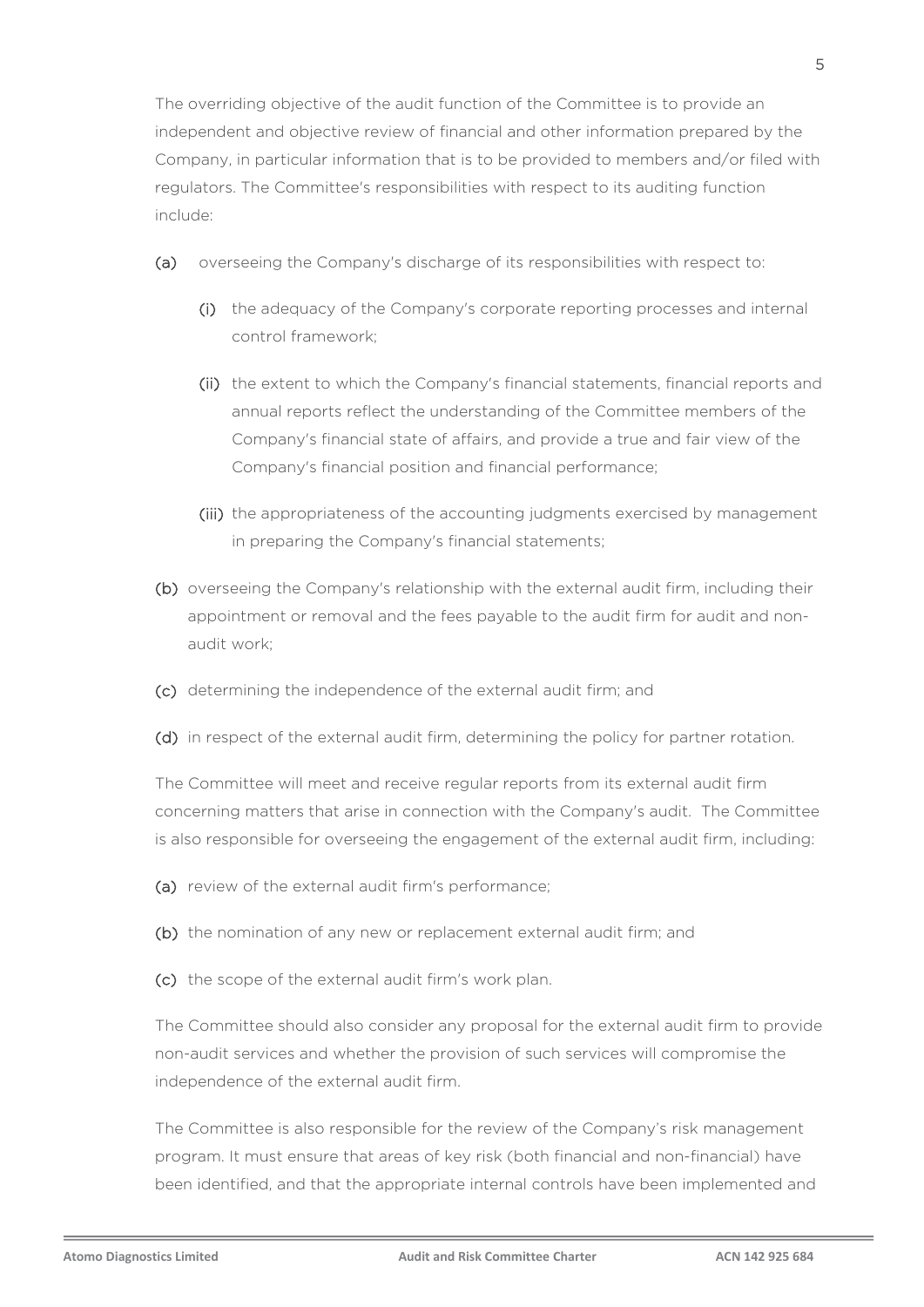are operating efficiently in all material respects. The Committee's responsibilities with respect to its risk identification and management function include:

- (a) ensuring legal and regulatory compliance;
- (b) ensuring protection of capital;
- (c) implementing and reviewing appropriate risk management systems, the risk appetite statement and the risk management framework to manage both financial and non-financial risks;
- (d) monitoring the performance of management against the risk management framework, including whether it is operating within the risk management appetite set by the Board;
- (e) review any material incident involving fraud or a break-down of the Company's risk controls and the "lessons learned";
- (f) receive reports from management on new and emerging sources of risk and the risk controls and mitigation measures that management has put in place to deal with those risks; and
- (g) oversee the Company's insurance program, having regard to the Company's business and the insurable risks associated with its business.

### 5. Risk Appetite Statement and Risk Management Framework

The Board has ultimate responsibility for overseeing the performance of the Company, including monitoring of its risk management systems and internal control systems.

The risk function of the Committee is responsible for preparing a risk appetite statement, identifying the level of risk acceptable to the Company (both financial and non-financial) and making recommendations to the Board in relation to changes that should be made to the Company's risk management framework and the risk appetite statement.

The Committee will recommend the risk appetite statement to the Board for adoption and will review both the risk appetite statement which has been set by the Board and the risk management framework at least annually, and will disclose in each reporting period whether such a review has taken place.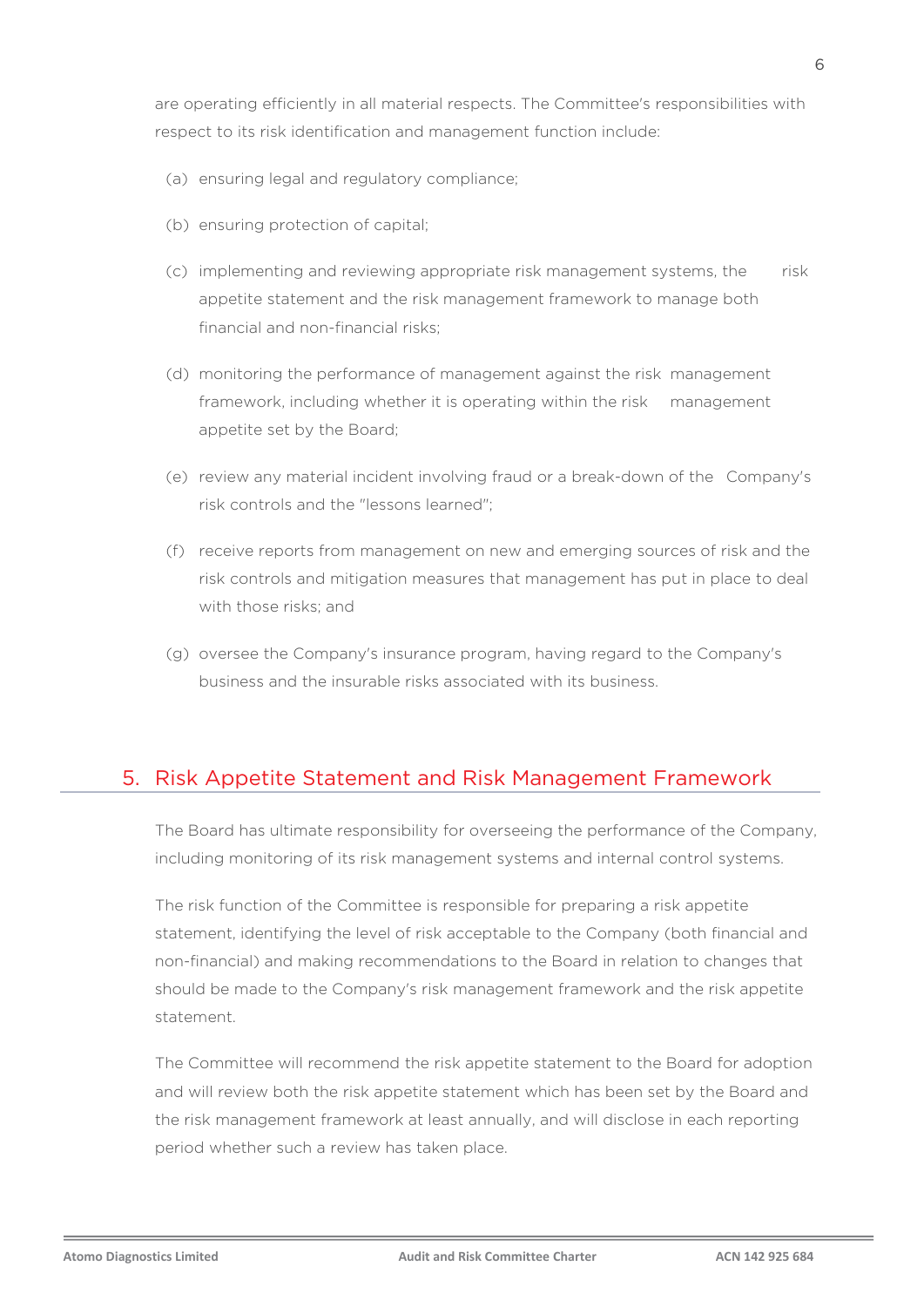The Committee must satisfy itself that the Company's risk management framework deals adequately with contemporary and emerging risks, including conduct risk, digital disruption, cyber security, privacy and data breaches, sustainability and climate change.

Additionally, the Committee should disclose whether it has any material exposure to environmental or social risks and, if it does, how it manages or intends to manage those risks. The Committee is required to report to the Board on the Company's activities and risk profile in light of this statement, and to put systems and reporting lines in place to enable it promptly to bring to the Board's attention any departure from the risk appetite statement, including without limitation:

- (a) seeking a quarterly sign-off from senior management on risk; and
- (b) seeking quarterly reporting from the Company's compliance committees.

### 6. Membership

- 6.1 Composition
	- (a) The Committee will consist of:
		- (i) at least three members;
		- (ii) only non-executive Directors; and
		- (iii) a majority of independent Directors;

for the duration of the financial year.

- (b) Membership of the Committee will be reviewed periodically and re-appointment to the Committee will not be automatic. Appointments and resignations will be decided by the Board.
- (c) All members must have the necessary technical knowledge and a sufficient understanding of the industry in which the Company operates to be able to discharge effectively all of the responsibilities set out in this Charter.
- (d) All members of the Committee must be able to read and understand financial statements and reports.
- (e) The Committee Chair may not be the Chair and must be an independent Director.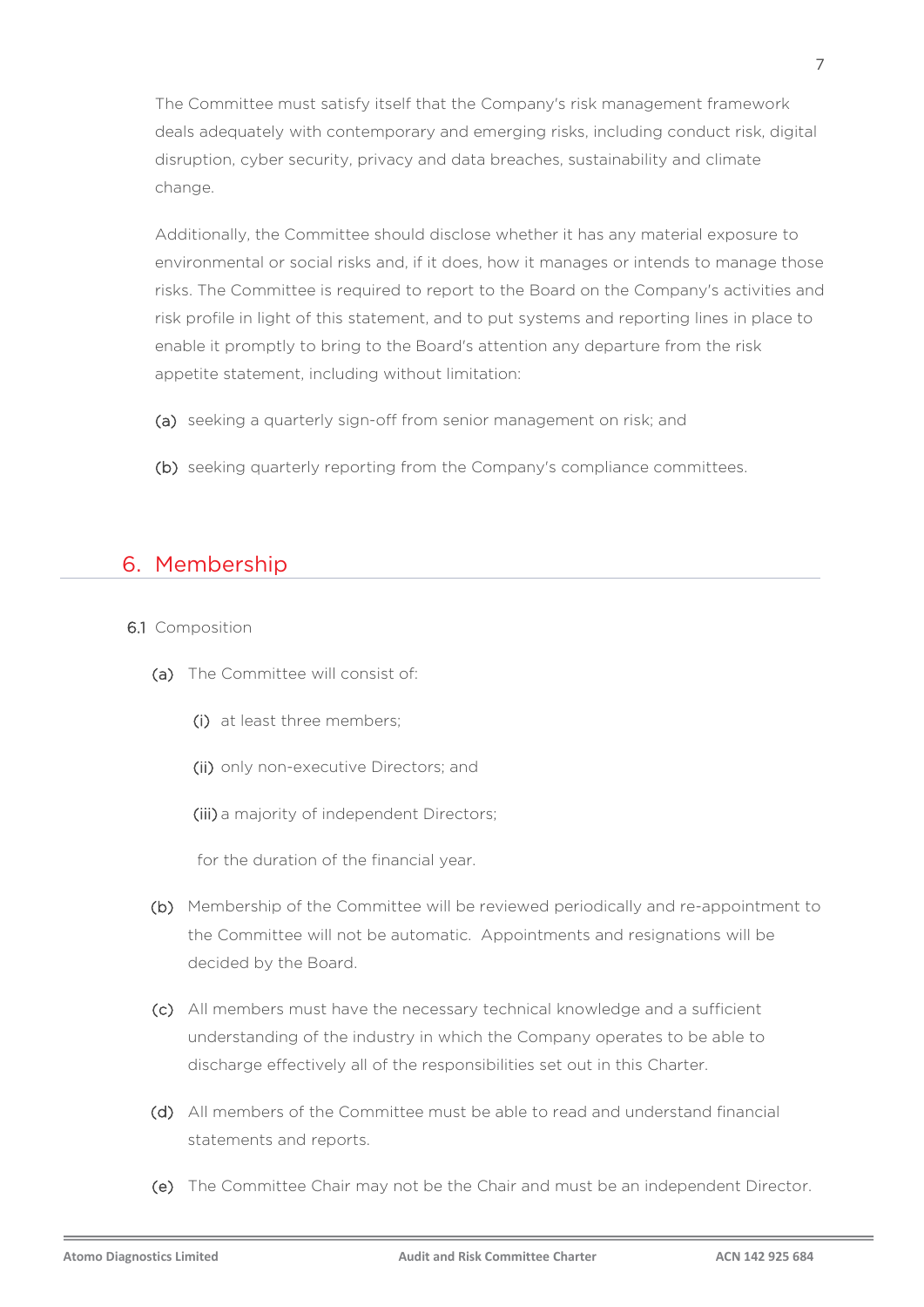- (f) The Committee Chair must have leadership experience and a strong finance, accounting or business background.
- (g) The external audit firm, Secretary and CFO (or equivalent) and other senior executives, may be invited to Committee meetings at the discretion of the Committee.

#### 6.2 Chair

The Committee Chair is appointed by the Board and must be an independent Director and not the Chair of the Board. If for a particular Committee meeting, the Committee Chair is not present within fifteen minutes of the nominated starting time of the meeting, the Committee may elect a chair for that meeting (provided they are an independent Director and not the Chair of the Board).

#### 6.3 Members

The current members of the Committee are Paul Kasian, John Keith and Curt LaBelle. The Committee Chair is currently Paul Kasian.

#### 6.4 Secretary

The Secretary is the secretary of the Committee.

### 7. Appointment of External Audit Form

An external audit partner is to be permanently engaged by the Company to provide shareholder and investor confidence in the integrity of the Company's financial reports, and audit compliance. The Company requires the external audit partner to maintain independence from the Company in accordance with the Corporations Act and this Charter.

Each year, the Company and the external audit firm should document the terms of engagement and present them to the Committee for approval. Terms of engagement must include:

- (a) confirmation of the external audit firm's continuing independence and the continuing independence of the senior audit partner;
- (b) a requirement for the external audit partner to be present at the annual general meeting for the purpose of answering shareholder questions about the conduct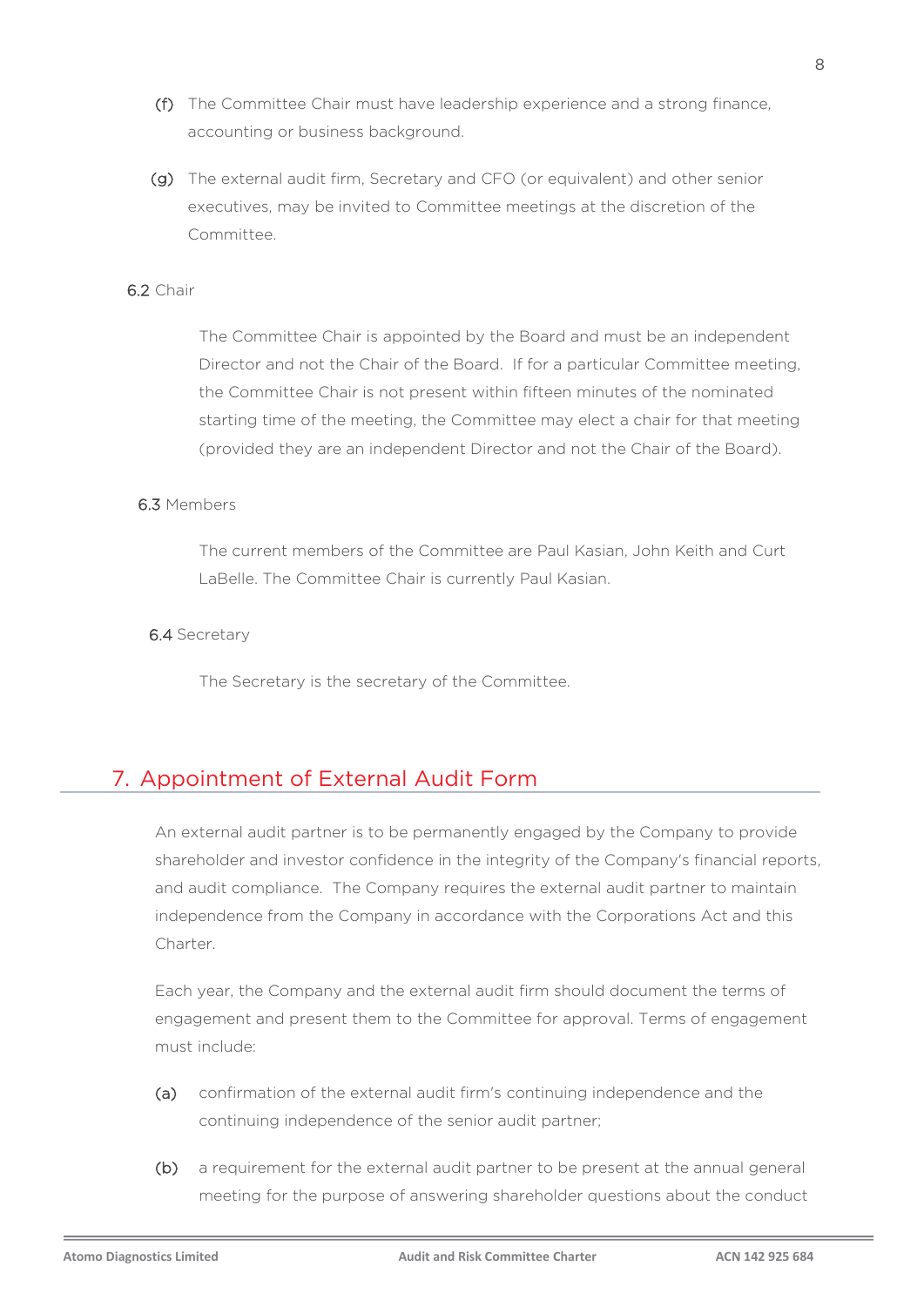of the audit and the preparation and content of the external audit firm's report. The agenda for the annual general meeting must include a note informing shareholders of their right to put questions to the external audit firm;

- (c) ready access of the external audit partner to the Committee via the Committee Chair; and
- (d) a requirement for the external audit firm to provide the Committee with a full and complete report on the audit, with a copy to be presented to management.

On completion of the year end audit, the Committee is to receive a copy of the audit closing report which clearly documents any potential issues in the financial statements.

### 8. Internal Audit Function

If the Company has an internal audit function, the Committee should review and make recommendations to the Board in relation to:

- (a) receive and consider reports from internal audit on its reviews of the adequacy of the Company's processes for managing risk;
- (b) the appointment or removal of the head of internal audit;
- (c) the scope and adequacy of the internal audit work plan; and
- (d) the objectivity and performance of the internal audit function.

The Company should also disclose on the corporate governance page on the Company's website the structure and role of its internal audit function.

If the Company has not adopted an internal audit function, it will disclose on the corporate governance page on the Company's website that fact and the alternative processes it employs in order to evaluate and continually improve the effectiveness of its risk management and internal control processes.

## 9. Responsibilities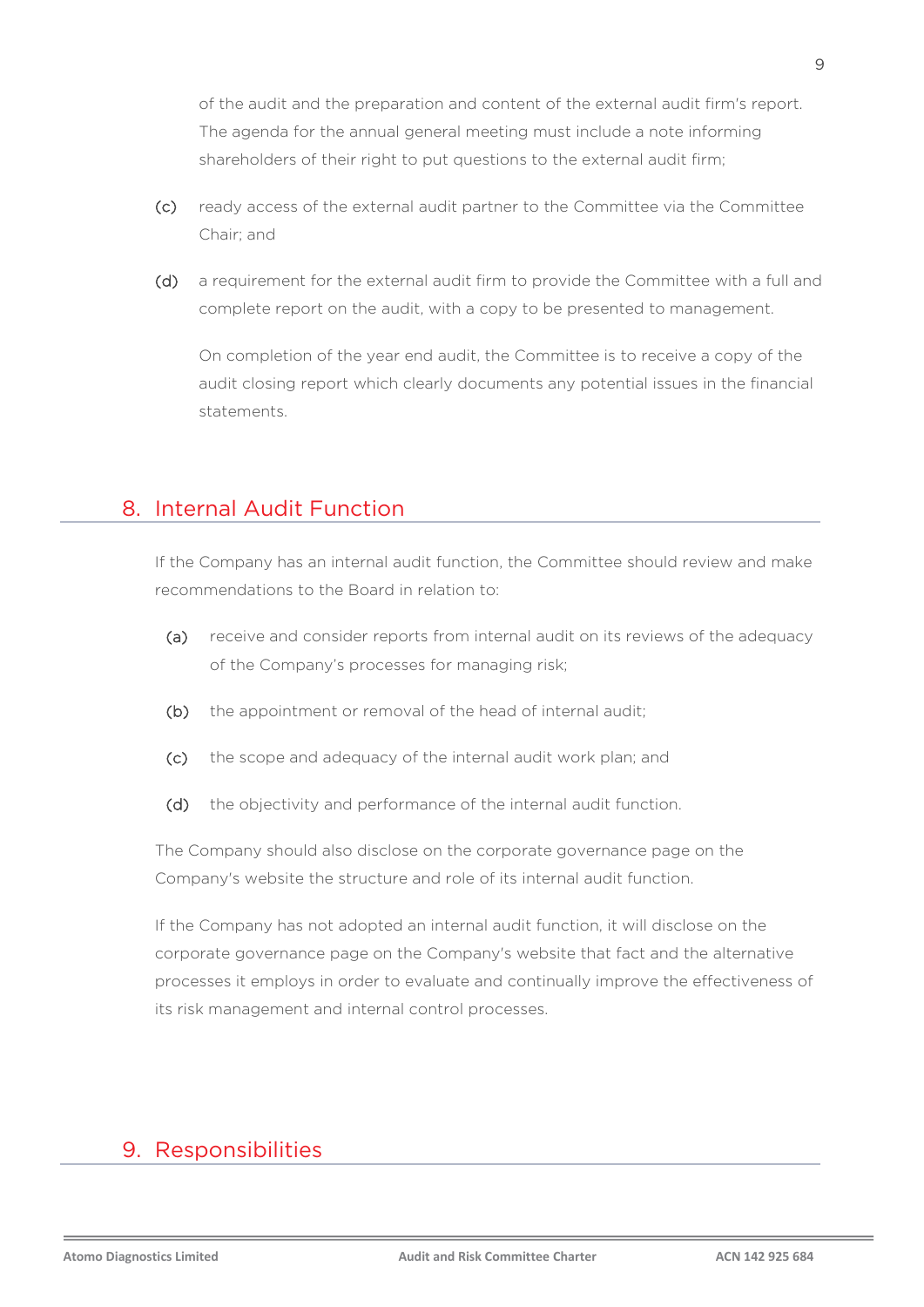To fulfil its responsibilities and duties, the Committee will:

- (a) with respect to financial reporting processes:
	- (i) review and discuss with management and the external audit firm the halfyearly and annual financial reports including notes to the financial accounts and other disclosures and whether the financial reports should be approved;
	- (ii) review the Company's accounting and financial reporting practices, including the effect of changes in accounting standards and practices, the effect of significant judgements or estimates made by management, the appropriateness of assumptions used to support carrying values of assets, ASX listing requirements and corporate legislation. This includes discussing with management and the external audit firm the application of those practices and standards to the Company's financial reports;
	- (iii) review and discuss with the external audit firm its report regarding significant findings in the conduct of the audit and management's response to those findings;
	- (iv) discuss with management and the external audit firm any major issues relating to the system of internal controls over financial information; and
	- (v) satisfy itself that the declarations provided by the person that performs a chief executive function and CFO (or equivalent) in accordance with section 295A of the Corporations Act are founded on a sound system of risk management and internal control and that the system is operating effectively in all material respects in relation to financial reporting risks;
	- (b) with respect to oversight of the external audit firm:
		- (i) review the appointment and, if necessary and subject to shareholder approval (and no objection from ASIC), the removal of the external audit firm;
		- (ii) review and approve the terms of engagement of, and the fees payable to, the external audit firm;
		- (iii) review the annual audit plan with the external audit firm and approve the plan and the quantum of audit fees;
		- (iv) review and discuss with the external audit firm any matters relating to the conduct of the audit including responses from management, the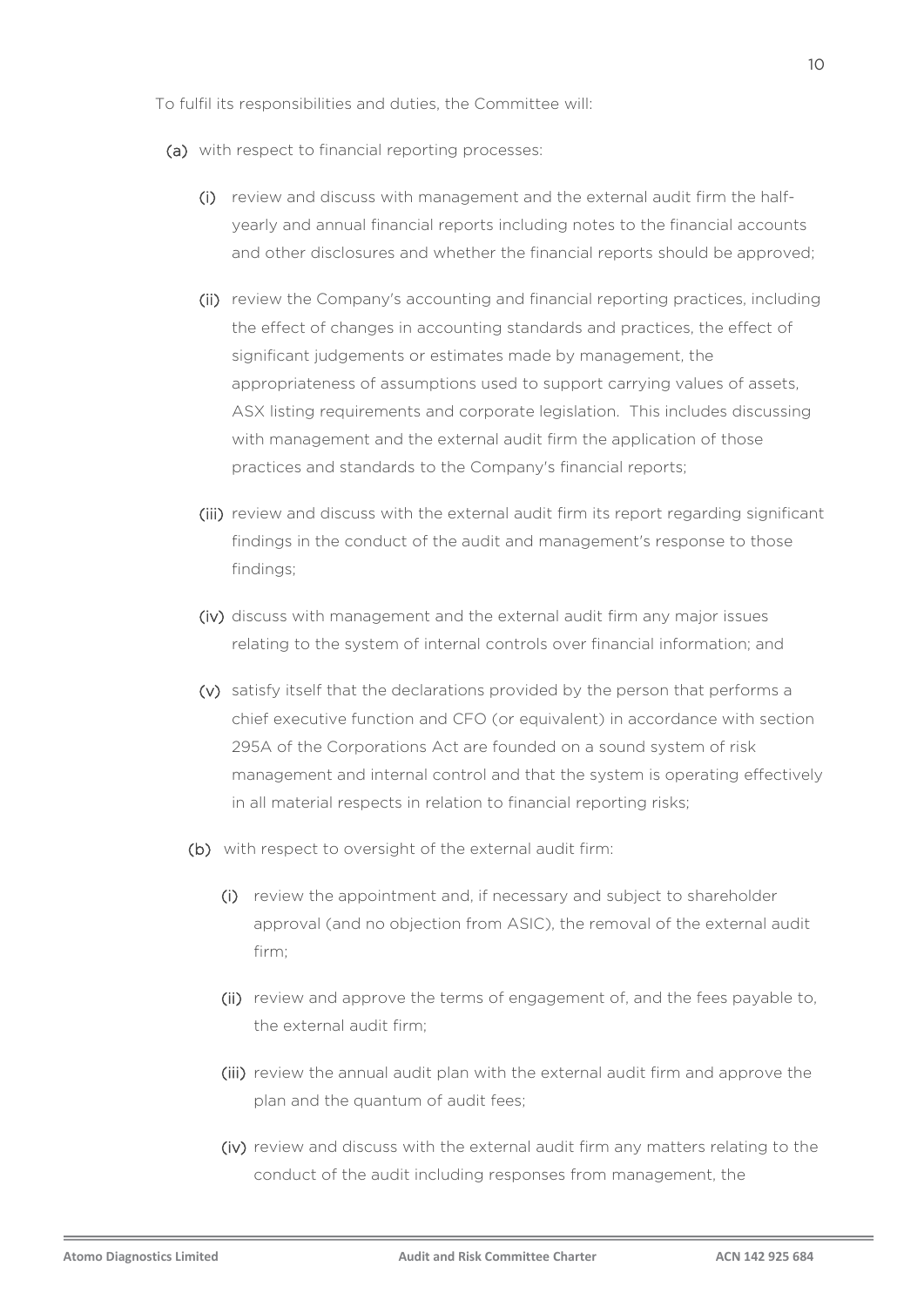appropriateness of the Company's accounting policies, and the reasonableness of management estimates and judgements;

- (v) receive and review quarterly reports on non-audit services to determine compliance with the Board's policy on maintaining the independence of the external audit firm;
- (vi) review annually the Board's policy on maintaining independence of the external audit firm and recommend any changes if necessary; and
- (vii) review the performance of the external audit firm having regard to the skills and capabilities of the lead external audit staff;
- (c) with respect to risk management:
	- (i) review the adequacy of the Company's risk management policy and framework for identifying, assessing, monitoring and managing risk in light of the Board's risk appetite statement;
	- (ii) review and update the Company's risk profile regularly;
	- (iii) monitor the effectiveness of the risk management framework and the system of internal control, including regular request, receipt and review of reports on material risks and the operation of the Company's internal controls to mitigate those risks;
	- (iv) monitor the effectiveness of the Company's business continuity policies and procedures, and its compliance with the Board's risk appetite statement;
	- (v) undertake a strategic risk assessment workshop with senior managers to reassess the Company's material risks and determine whether the current controls are adequate and effective;
	- (vi) review and make recommendations to the Board regarding any incident involving fraud or other break down of the Company's internal controls;
	- (vii) review at least annually the Company's implementation of the risk management policy and framework and the Board's risk appetite statement and disclose on the corporate governance page on the Company's website whether such a review has been carried out in relation to each reporting period; and
	- (viii) review the adequacy of the Company's insurance policies, including the terms of annual policy renewals and the creditworthiness and claims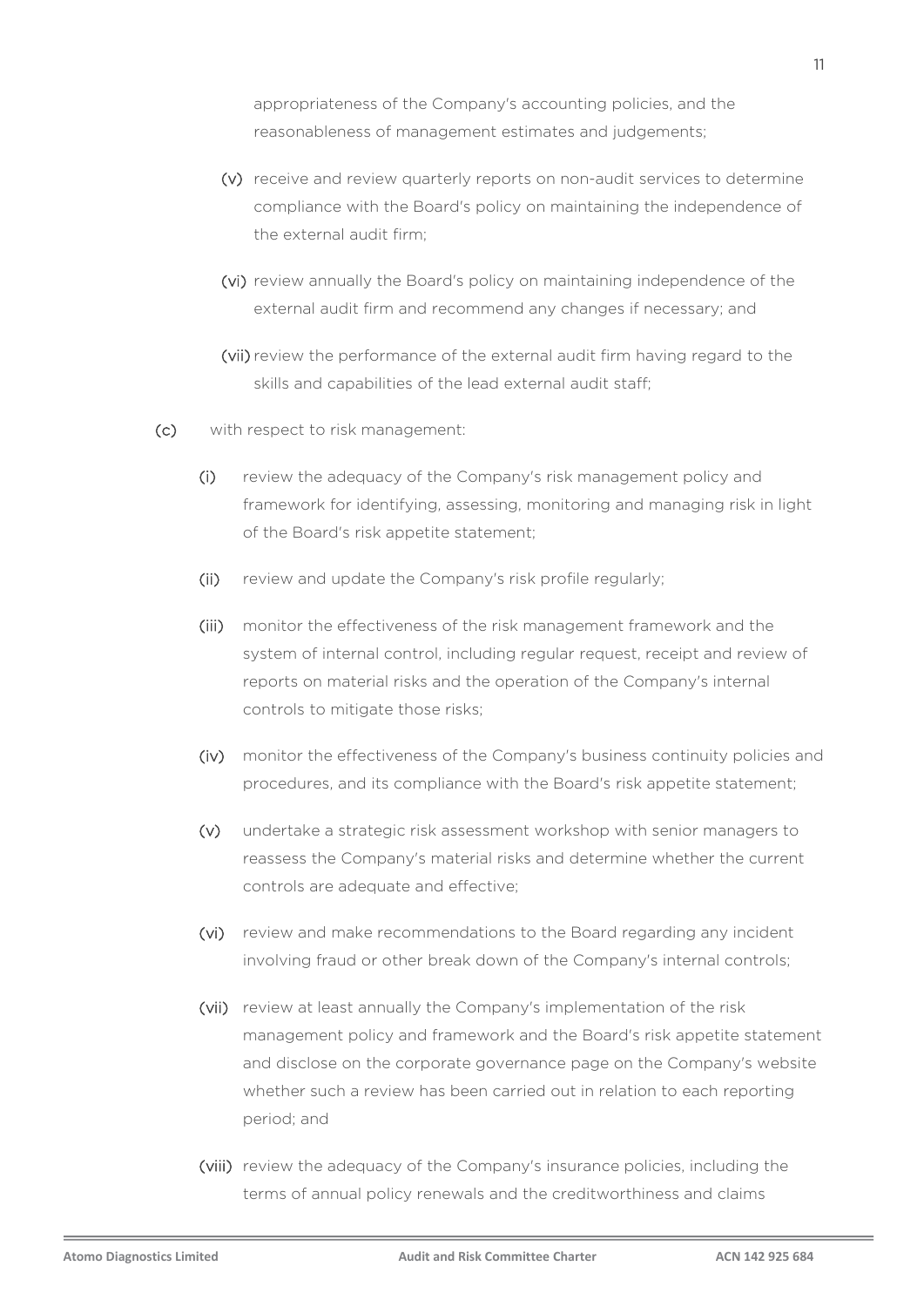payment histories of the Company's principal insurers in light of the Board's risk appetite statement and the insurable risks associated with the Company's business;

- (d) with respect to legislative compliance;
	- (i) monitor the development and ongoing review of appropriate legislative compliance policies and programmes where applicable;
	- (ii) receive, review and discuss with management regular reports on legislative compliance; and
	- (iii) monitor progress in responding to enquiries from regulatory authorities; and
- (e) with respect to this Charter:
	- (i) establish a formal charter that clearly sets out the role of the Committee and confers on it all necessary powers to perform that role including the right to obtain information, interview management and internal and external audit firm and seek advice from external consultants or specialists where necessary;
	- (ii) state in its formal charter that the Committee will be responsible for periodically reviewing the Company's risk management framework; and
	- (iii) disclose on the corporate governance page on the Company's website the charter of the Committee.

#### 10. Powers

#### 10.1 Powers of Committee

- (a) In order to fulfil its functions, the Committee has the right to:
	- (i) obtain information;
	- (ii) interview any member of the Company's management team;
	- (iii) interview internal and external auditors (as applicable) with or without a member of the management team present, in the discretion of the Committee; and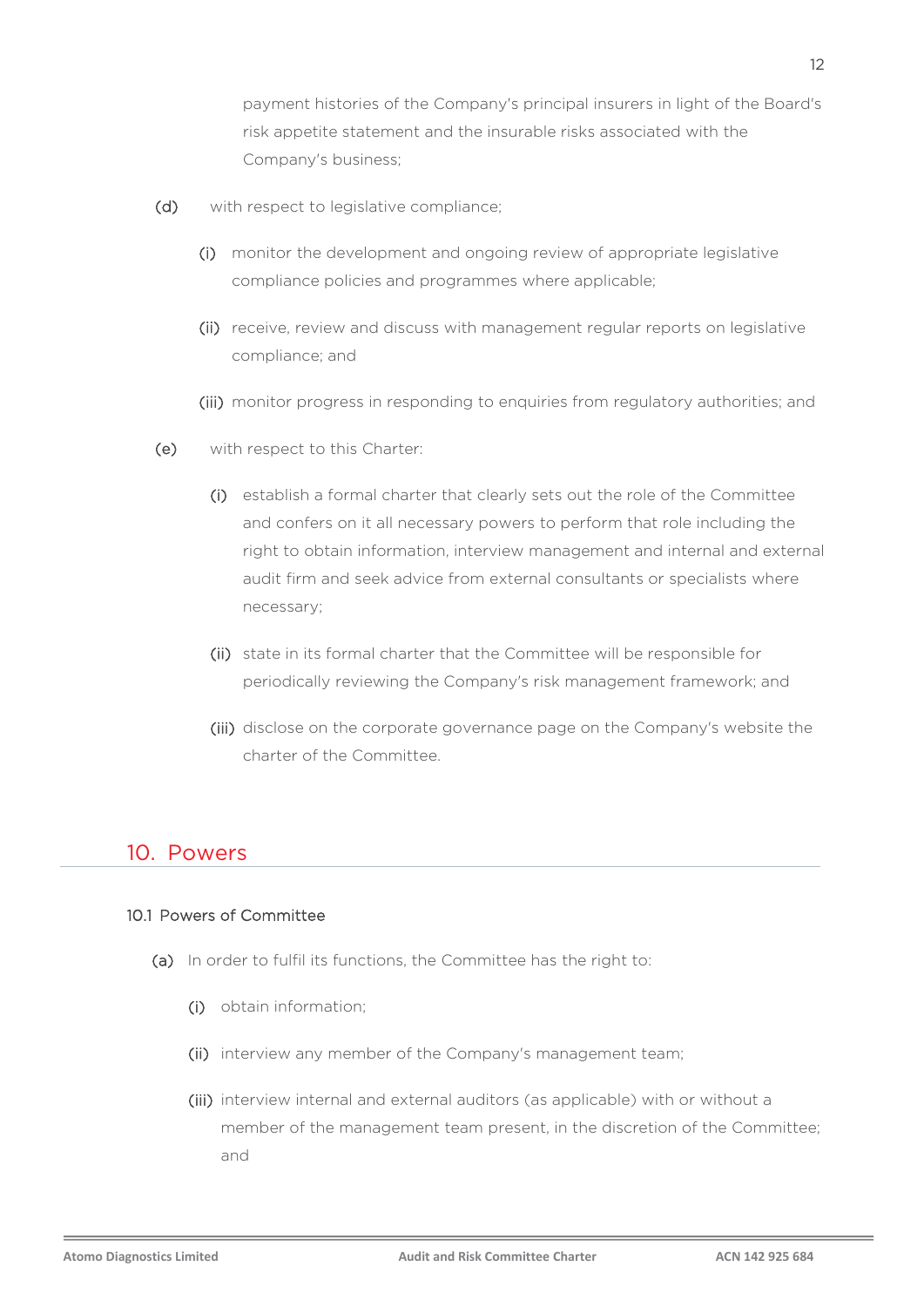(iv) seek advice from external consultants or other professionals as the Committee considers necessary or appropriate.

#### 11. Meetings and Procedures

It is intended that the Committee will meet at least three times each year, or as often as the Committee members deem necessary in order to ensure that the Committee fulfils its role and the objectives set out in this Charter. The Company must report in each reporting period the number of times the Committee met throughout the period and the individual attendances of the members at those meetings.

At each of the Board meetings, the Managing Director, CFO and Secretary are required to provide assurance to the Board as to the effectiveness of the systems in place for the management of the material risks, by reference to the Company's operational issues reports.

Except as set out in this Charter, the Committee is subject to the Board's general policy for engaging or seeking advice from financial and legal advisers.

The Secretary will attend all Committee meetings and minute the meetings. All minutes of the Committee will be entered into a minute book maintained for that purpose and will be open at all times for inspection by any Director. The Secretary will distribute supporting papers for each meeting of the Committee as far in advance as possible.

The Company will disclose in the corporate governance section of each annual report the frequency of the Committee meetings, the names, relevant qualifications and experience of members of the Committee and their attendance at meetings of the Committee.

## 12. Economic, Environmental and Social Sustainability Risks

The Company should disclose whether it has any material exposure to economic, environmental and social sustainability risks. If the Company is exposed to such risks, it should also disclose how it manages or intends to manage those risks.

# 13. Reporting